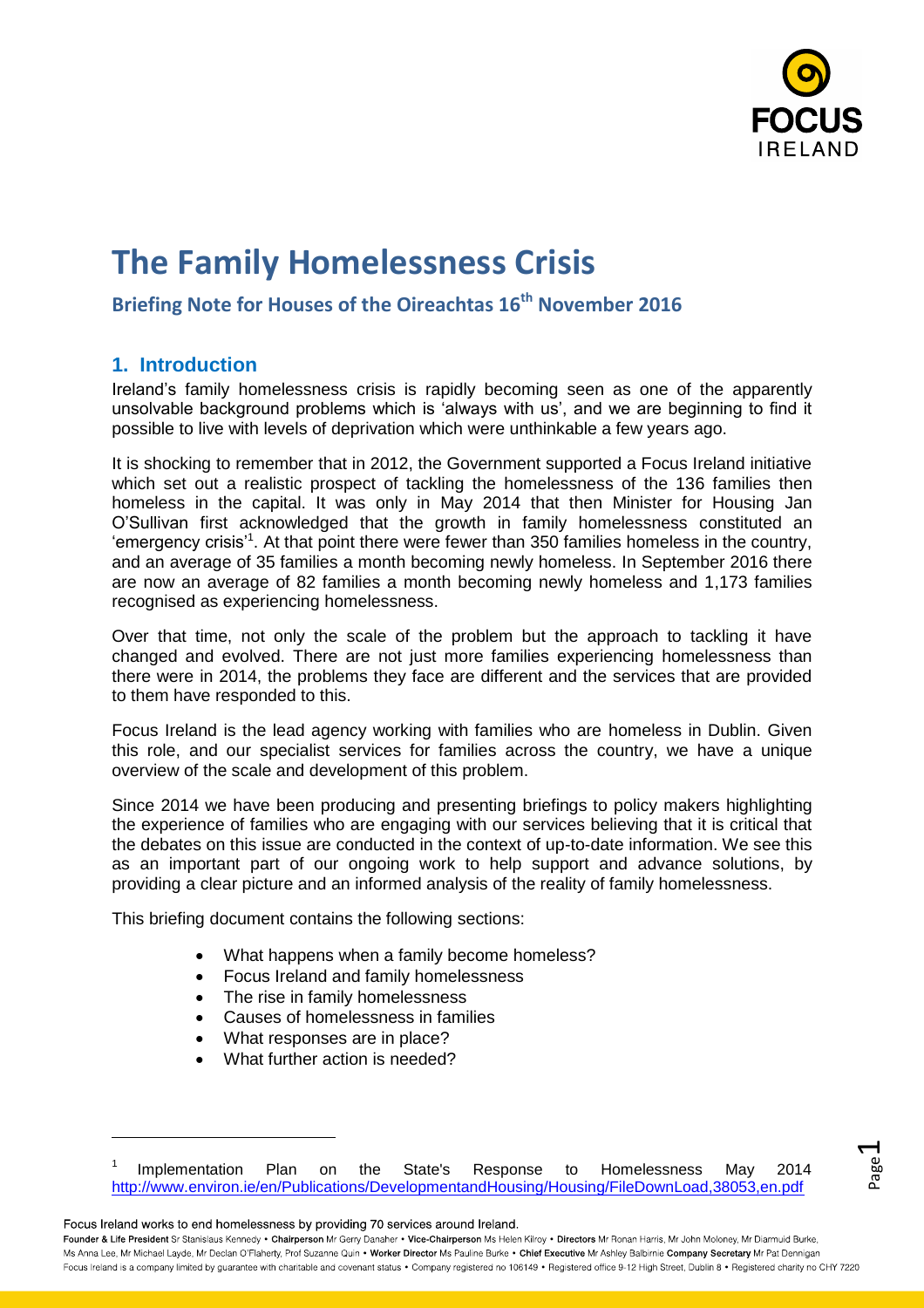

## **2. What Happens When A Family Becomes Homeless?**

Under Irish legislation, local authorities are responsible for responding to homelessness. The legislation contains no special provisions for *families* that become homeless, only referring individuals and 'any other person who normally resides with him or who might reasonably be expected to reside with him'. So families are included in the same general provision which applies to adults. While is an obligation on local authorities to *assess whether a person is homeless*, but no obligation to provide accommodation for anybody assessed as being homeless, even if there is a child involved.

There is certain legislation which relates to the obligations of the state to ensure that children are not homeless, but this legislation only applies when the children are not in the care of their parent. The Children First legislation and the Children's Rights Amendment to the Constitution have not been translated into any change of legislation or regulation in relation to children who are homeless with their families. In practice, many local authorities have made providing homeless families with accommodation a priority, but given the huge increase in the problem and the associated cost, the system is often under pressure.

If a family becomes homeless they must present to the housing section of the local authority where they were last living (in Dublin, when the housing section is closed they can contact the out-of-hours Central Placement Service). The local authority housing section is responsible for making an initial assessment of the family's housing needs.

In the past, if the local authority deemed it appropriate, they would identify and secure emergency accommodation for the family – usually in private "B&Bs" or in a hotel room. The authorities would have been responsible for negotiating and paying the cost of the private accommodation, and assuring that the accommodation was of an acceptable standard.

More recently, the local authority may ask families they have assessed as homeless to source their own hotel accommodation which the LA will then pay for – this is referred to as 'self-accommodation.' When families identify a hotel that will accept them, they then contact the DRHE to arrange for the payment to be confirmed. Some self-accommodating families are able to make long-lasting arrangements, but many more need to find new accommodation on a weekly or even daily basis. Several hundred families are in this situation.

#### **Families deemed as 'not homeless'.**

In accordance with the legislation, the local authority may decide that the family is not homeless if they believe they are able to make alternative arrangements for themselves or to stay with family members etc., or where they believe the family is the responsibility of another local authority. The local authority might also find that the family does not have the required evidence to prove it is homeless and may seek additional information.

In such cases, where the family is seen to be at risk of having to sleep rough, some local authorities have established a procedure where they will pay for emergency accommodation on a 'humanitarian basis'. The family is then asked to 'self-accommodate''. The decision to provide humanitarian support is made on a night-by-night basis, usually late in the evening, to reflect the decision that the family is not to be considered 'homeless' under the legislation.

There is no requirement for families which are assessed as 'not homeless' to be informed in writing of the decision or the reasons behind it. There is no formal appeals process.

Focus Ireland works to end homelessness by providing 70 services around Ireland.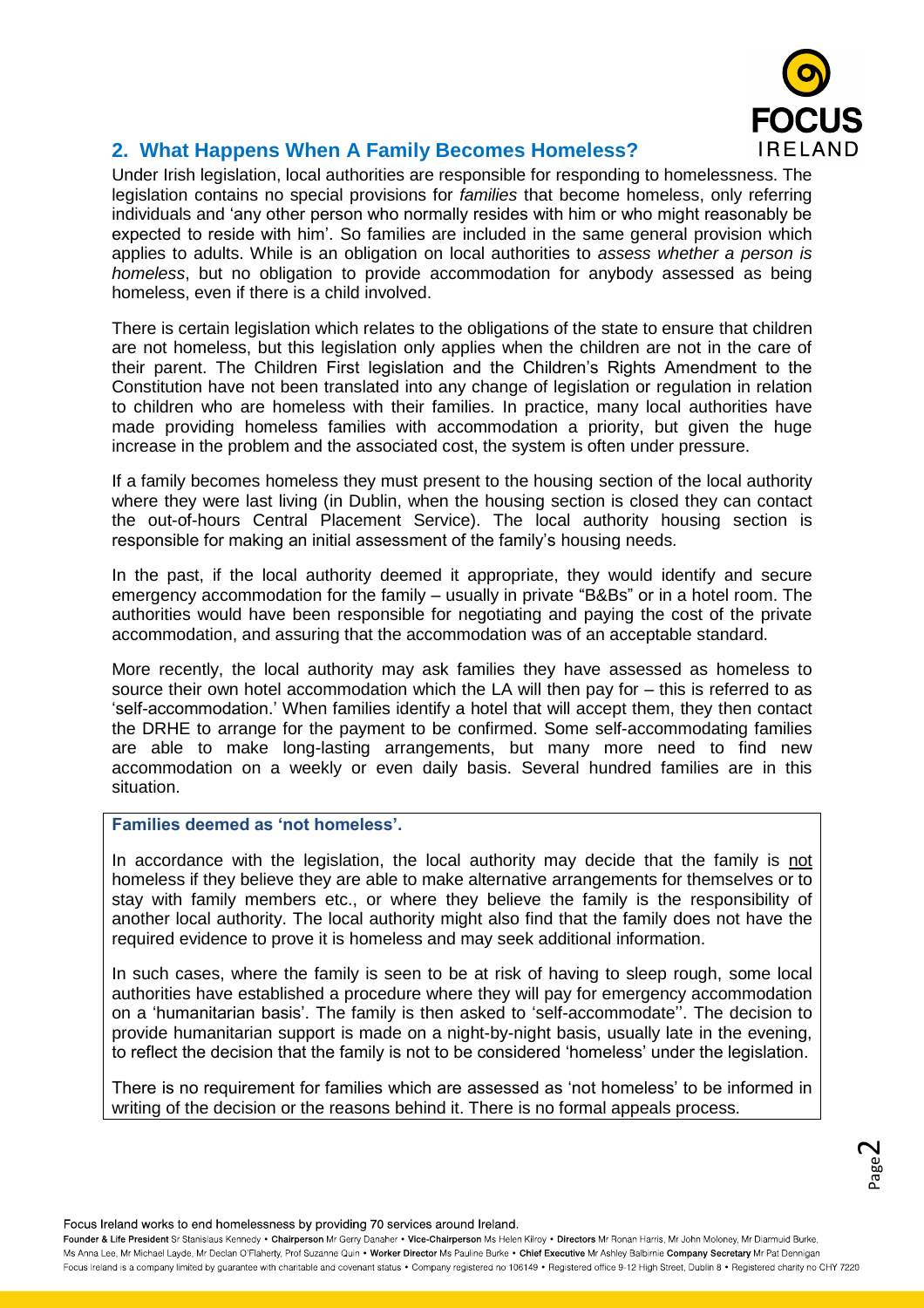

Page ന

## **3. Focus Ireland and Family Homelessness**

Focus Ireland's work covers all aspects of homelessness, but we have a particular specialisation in working with families, children and young people who are homeless. In 2011, prior to the current crisis, Focus Ireland delivered Ireland's first ever 'Social Impact Bond' project to support the 136 families that were then homeless in Dublin to exit homelessness. All but 2 of these families were supported out of homelessness.

In 2012, as part of the Government strategy to appoint Homeless Action Teams (HATs) in all regions the Dublin Region Homeless Executive (DRHE) designated the Focus Ireland family case management team to be the "Homeless Action Team" working with families who have become homeless in the four local authorities.

As the family homelessness grew, Focus Ireland re-allocated resources towards the team and DRHE also agreed to fund its expansion. Nevertheless the scale of the problem and the lack of affordable move-on accommodation mean that the growth of the team is not keeping pace with the increase in number of families experiencing homelessness.

Toward the end of 2015, with the number of homeless families reaching 600, the DRHE agreed that the Family HAT would be expanded to 25 case workers. In addition a new approach was taken to hotel accommodation by DRHE, with some hotels being contracted on a longer-term basis with case workers based on site.



*Table 1: no. of families being case managed by the FHAT at the end of each month in 2016*.

However the number of families that are homeless continued to grow so fast that, even with the doubling of the team, there is still only sufficient capacity to assign case workers to 55% of the 1,014 families experiencing homelessness in Dublin<sup>2</sup>.

The families which do not have a case manager are, in general, the more recently homeless families, many of whom are 'self-accommodating' sometimes in a weekly or even nightly basis. The FHAT includes a 'duty worker' who provides support to these families.

Focus Ireland works to end homelessness by providing 70 services around Ireland.

Source: Focus Ireland

 $2$  De Paul Ireland and the Peter McVerry Trust also provide some case management support to a small number of families on behalf of the DRHE.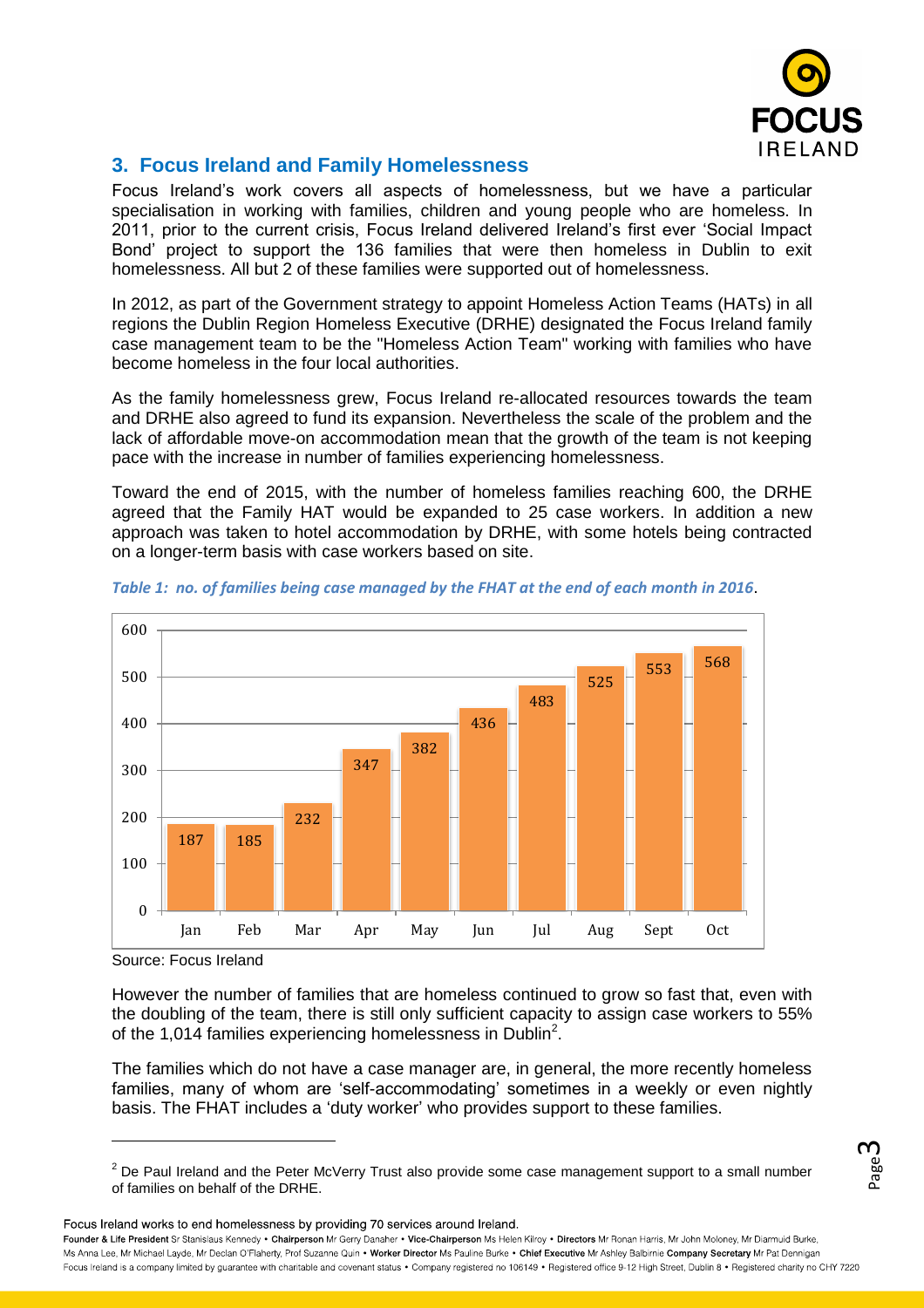

Page 4

The support provided by the FHAT uses a case management model, based on a needs assessment, with the primary goal of supporting the family to move into secure accommodation in social housing or, with HAP support, into the private rented sector.

In the year to date, the Focus Ireland Family HAT has helped support 255 families to move out of homelessness into secure tenancies in the social or private rented sector. Around 30% of tenancies are in social housing (AHBs and Councils).

| 2016                                            | Jar       | Feb | Mar | Apr | May | Jun | Jul | Aua | Sep    | Oct            |
|-------------------------------------------------|-----------|-----|-----|-----|-----|-----|-----|-----|--------|----------------|
| Families<br>successfully<br>moved on to housing | <u> 4</u> | 33  | -20 | 10  | 32  | 24  | 34  | 33  | $\sim$ | n,<br><u>.</u> |

*Table 2: Number of families supported into tenancies by Focus Ireland FHAT 2016*

In order to achieve this goal, the FHAT case manager will also support the family to overcome the difficulties they are facing living in emergency accommodation. These can include problems getting children to school, getting nutritious food, access to medical needs and other social supports.

The FHAT also includes specialised Child Support Workers who provide child-centred support to families which are assessed as requiring that assistance. Tusla has recently increased funding to provide two additional Child Support Workers, while the HSE continue to fund two additional posts.

Focus Ireland also runs a range of other services related to family homelessness, including homeless prevention services, supports to assist children in homeless families remain in education and social supports.

The work of the Family HAT and these services is primarily funded by the four Dublin Local Authorities though the DRHE, along with the Tusla and HSE support for child support workers. The services depend on public donations, charitable trusts and corporate support to provide the full range of supports offered.

Focus Ireland publishes a series of 'Insights into Family Homelessness<sup>3</sup>' drawing on the information available through our service, and these shed some light on the developing patterns of family homelessness.

### **Families not accommodated until late in the evening**

One further dimension of Focus Ireland's work with families should be mentioned. On most days, Focus Ireland services in the Coffee Shop provide intense support for around 20 families to find accommodation for the night. These families fall into two main categories:

 Families that have been assessed as homeless, asked to 'self-accommodate', but have been unable to find hotel accommodation.

When there is a shortage of accommodation in the city or where the family requires particular support to secure the accommodation this can mean that the family does not find accommodation until late into the night. Where this occurs, the Coffee Shop team and Family HAT work to find accommodation until around 9pm. At this point responsibility passes to the 'Housing First Intake Team' – the street team (run in partnership with the Peter McVerry Trust), which works to find accommodation.

Focus Ireland works to end homelessness by providing 70 services around Ireland.

 $^3$  See Focus Ireland Research on our web-site at  $\underline{\text{www.bit.}ly/FIresearch},$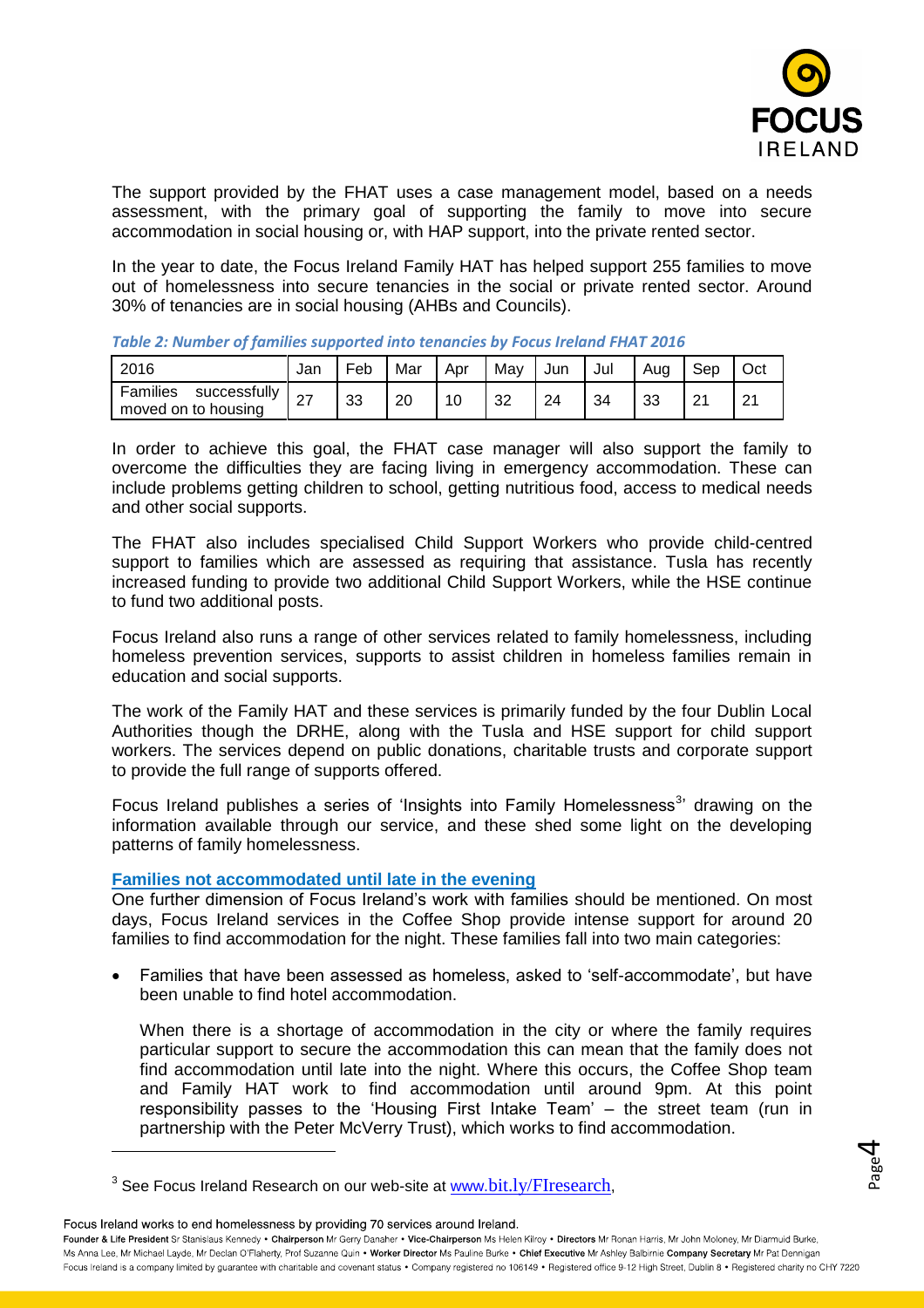

 Families that are assessed as not being homeless (see above) but where the Local Authority has authorised their accommodation on 'humanitarian grounds'.

In some cases these families are simply waiting to secure a particular piece of paperwork or identification and only require 'humanitarian' intervention for one or two nights. In other cases there can be more extensive issues involving legal cases which are on-going, in these cases a family might be required to book in night to night for months.

For both categories the Intake Team may be looking for accommodation up until midnight. This may involve many hundreds of calls and the only hotels available may be in Louth or Wicklow. Where the Intake team is ultimately unable to find any accommodation for a family, they may be accommodated by DRHE in certain secure emergency facilities in homeless hostels. Where these places are full, the team has no alternative but to refer the family to the Gardaí. This is a rare occurrence but raises many serious questions about the potential risk to children in these circumstances. Focus Ireland has proposed both to DRHE and the Government that guidelines for front-line staff should be drawn up to reduce the risks associated with these situations.

## **4. The rise in the number of families becoming homeless**

The Department of Housing has only published official figures for homelessness since 2014. Focus Ireland services has tracked the number of families becoming newly homeless since 2012 and these figures show a persistent rise over that period. The largest numbers are in Dublin due to the critical shortage of affordable housing and steeper rises in rents. However, it is not exclusive to Dublin and any response needs to address the issue on a national basis.

When our Homeless Action Team was set up in 2012 an average of 8 new families were presenting as homeless in Dublin each month. There has been a dramatic rise in numbers since then. On average, 40 families became homeless each month in 2014 and that has now risen to 81 per month up to September 2016. Table 3 below shows the rise in families coming into homelessness in Dublin each month.





Source: Focus Ireland Family HAT team allocation figures

While the number of families leaving homelessness has shown a very welcome increase over the last year (largely driven by the increased level of Rent Supplement and the role of the Homeless Housing Assistance Payment (HHAP)), it is still not matching the number entering homelessness, so the total number rises each month.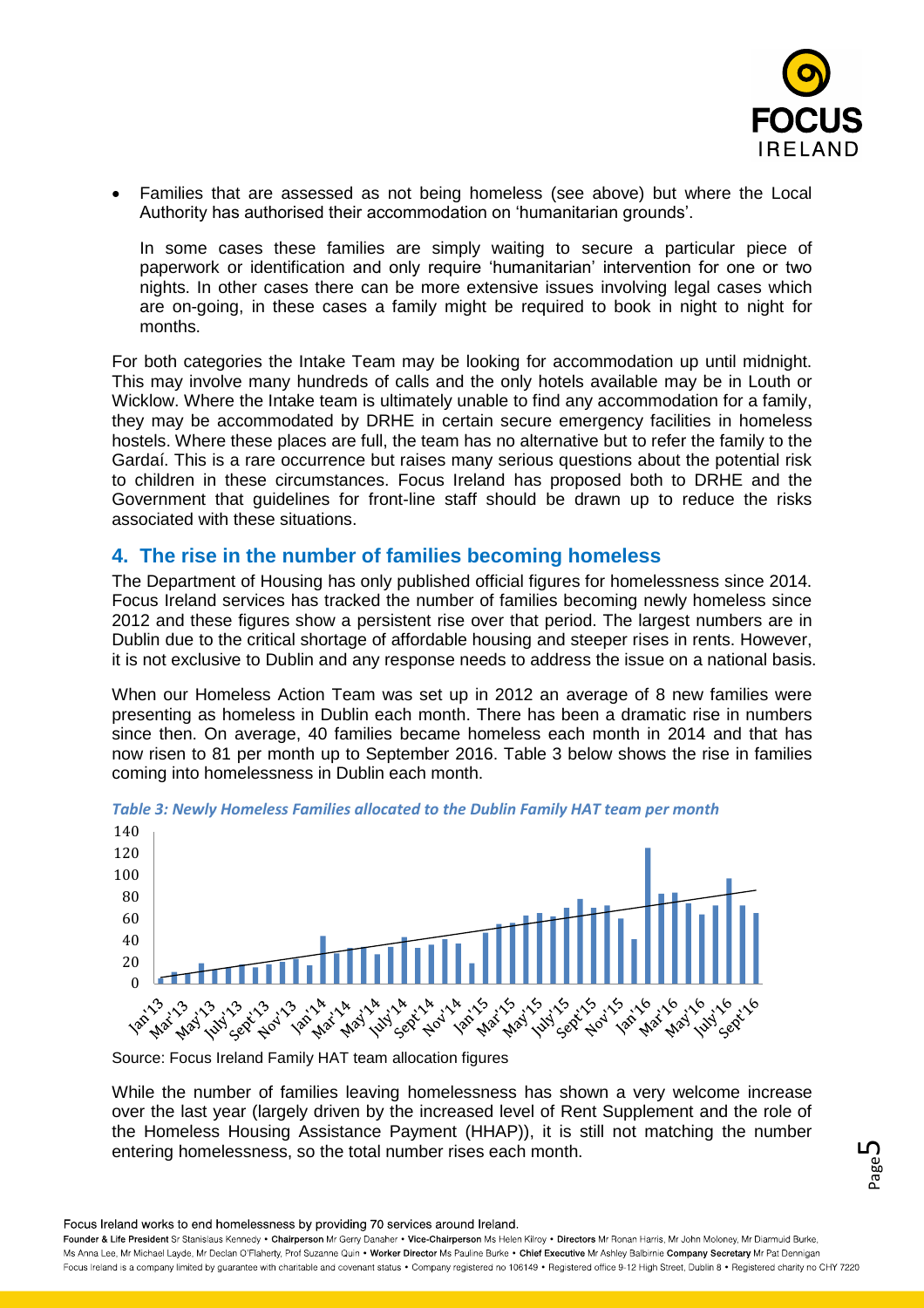

At the end of September 2016 there were 1,173 families in homeless emergency or temporary accommodation across the country. There are 2,426 children who are part of these families nationally and most are living in totally unsuitable and damaging conditions.

Table 4 below documents the total number of families experiencing homelessness nationally during one week of September from 2014-2016.

|                       | 2014                            |                                   | 2015                            |                                   | 2016                            |                                   |  |
|-----------------------|---------------------------------|-----------------------------------|---------------------------------|-----------------------------------|---------------------------------|-----------------------------------|--|
| <b>REGION</b>         | Total 21 - 27 Sept              |                                   | Total 21 - 27 Sept              |                                   | Total 19 - 25 Sept              |                                   |  |
|                       | <b>TOTAL</b><br><b>FAMILIES</b> | <b>TOTAL</b><br><b>DEPENDENTS</b> | <b>TOTAL</b><br><b>FAMILIES</b> | <b>TOTAL</b><br><b>DEPENDENTS</b> | <b>TOTAL</b><br><b>FAMILIES</b> | <b>TOTAL</b><br><b>DEPENDENTS</b> |  |
| <b>DUBLIN</b>         | 309                             | 668                               | 637                             | 1343                              | 1014                            | 2065                              |  |
| <b>MID-EAST</b>       | 3                               | 12                                | 21                              | 52                                | 27                              | 69                                |  |
| <b>MIDLANDS</b>       | 12                              | 25                                | 9                               | 17                                | 16                              | 37                                |  |
| MID-WEST              | 29                              | 62                                | 16                              | 42                                | 33                              | 67                                |  |
| NORTH-EAST            | $\Omega$                        | $\Omega$                          | $\Omega$                        | 0                                 | 9                               | 12                                |  |
| NORTH-<br>WEST        | 8                               | 12                                | $\Omega$                        | 0                                 | 3                               | 6                                 |  |
| SOUTH-EAST            | 13                              | 24                                | 17                              | 30                                | 21                              | 38                                |  |
| SOUTH-<br><b>WEST</b> | 8                               | 17                                | 21                              | 46                                | 30                              | 80                                |  |
| <b>WEST</b>           | 5                               | 8                                 | 16                              | 40                                | 20                              | 52                                |  |
| <b>TOTAL</b>          | 387                             | 828                               | 737                             | 1570                              | 1173                            | 2426                              |  |

*Table 4: National overview families experiencing homelessness Sept each year.*

Source: Department of Housing and Local Government

Table 5 (below) shows the total number of families leaving homelessness for secure accommodation in Dublin. The early part of the graph shows the positive impact of the Ministerial Directive prioritising social housing allocations to homeless households, while the more recent quarters show the decline in social housing allocations and the positive impact of the increase in Rent Supplement levels and Homeless HAP.





Source: Department of Housing and Local Government

While on a day-to-day basis Focus Ireland deals with the short-comings of this system, and advocates for the families in crisis who are not getting an adequate response, it is important

Focus Ireland works to end homelessness by providing 70 services around Ireland.

 $4$  It is important to note that, beyond the Focus Ireland administrative data, it is difficult to match the overall figures for families entering homelessness with those leaving because of the limitations of the published data.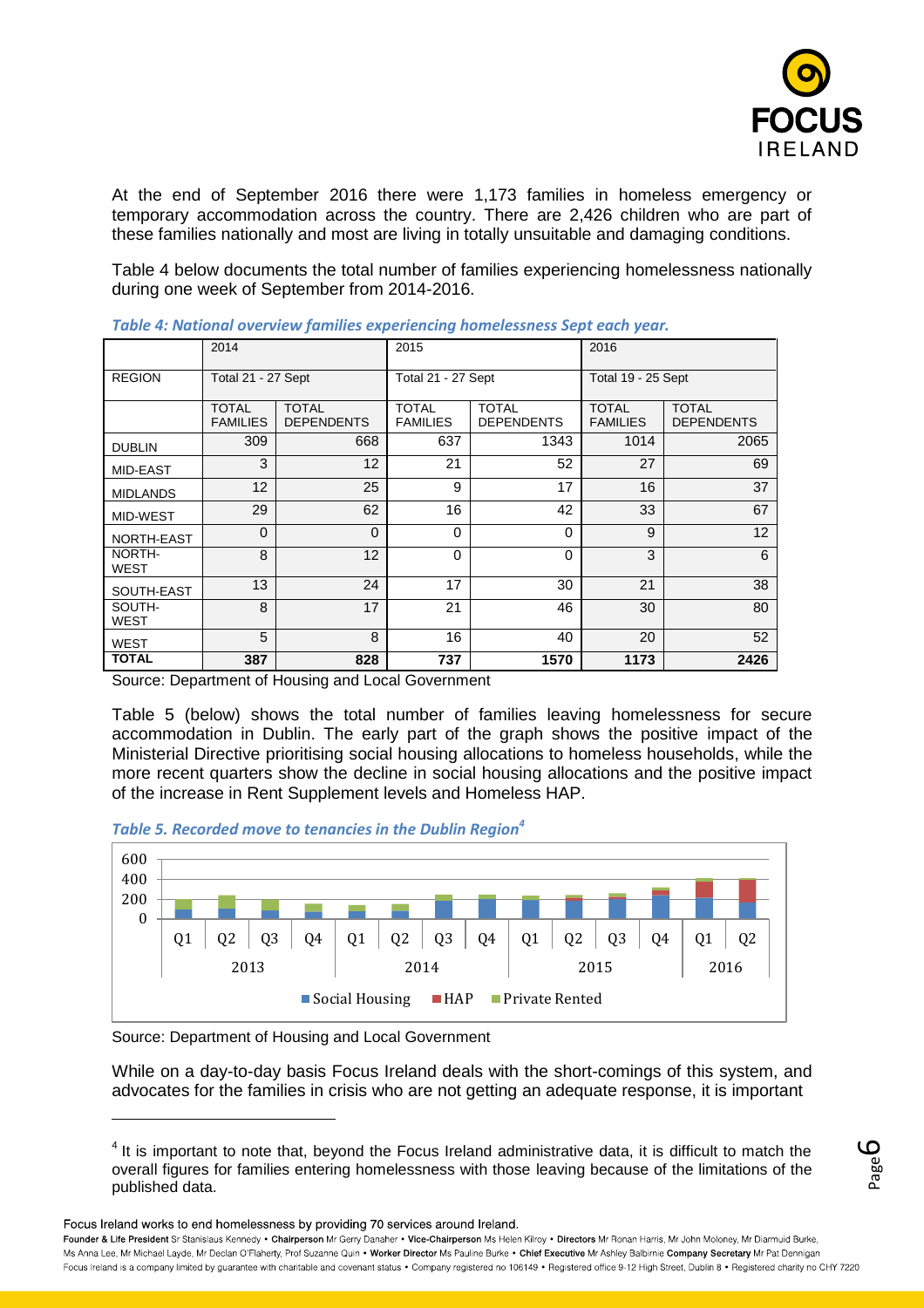

to put this in the broader context of the very considerable achievements of the Dublin Local Authorities and the DRHE in particular, in so rapidly providing an emergency response to this fast escalating problem. Three years ago not even the most pessimistic commentators imagined the problem would grow so large so fast, and it is the DRHE which has had to repeatedly revise systems to ensure that emergency accommodation can be found for the families that require it.

Two clear conclusions can be drawn from the pattern of flows into and out of homelessness. Firstly if we are to secure the futures of these families we have to work harder to prevent families from experiencing homelessness in the first instance. Secondly while there is good work going on to support families to move on from homelessness more accommodation needs to be delivered to make inroads into the population experiencing homelessness.

Finally there is a third aspect that requires attention. We know very little about the families who move out of homelessness or the ones that remain. We need to pay far more attention to this if we are not to create in a few years a core of long-term homeless families who experience a range of complex social problems and require high levels of support.

## **5. Why are these families becoming homeless?**

If we are to adequately respond to the need for more preventative measures there is a need for policy makers to understand the reasons families become homeless. Over the course of this crisis Focus Ireland has seen changes in the reasons that families are experiencing homelessness. International research on homelessness gathers these causes under two broad headings:

- structural/economic causes: (e.g. insufficient housing, high rent costs, poverty) or
- social/individual causes (addiction, mental health issues, relationship breakdown).

The impact of the recession has seen an increase in the number of families becoming homeless primarily due to structural/economic causes.

A large majority of the families becoming homeless had their last secure home in the private rentals sector. The main forces making them homeless from this sector were increased rents and landlords evicting to sell the property. Access to increased Rent Supplement through Threshold and Community Welfare Officers, along with the overall increase in Rent Supplement limits have reduced the proportion of families citing rising rent as the reason. However the issue of rising costs remains, and low income households in work are seeing their incomes stretched by increasing rents and being pushed into homelessness.

Over the last two years a growing number of families have been citing 'landlord selling up' as the primary reason for them experiencing homelessness. Follow up work by Focus Ireland services suggests that such evictions are generally followed by a sale and are not being used to evict a tenant to allow re-letting at increased rents.

Many of the families entering homeless services have gone through a series of temporary accommodations with family and friends before these breakdown and they formally present as homeless. This phenomenon can result in some misleading reports that 'family breakdown' is a primary cause of the current problem – the primary cause of homelessness is the eviction from the private rented home, and the return to family is an unsustainable attempt to avoid entering emergency accommodation.

Focus Ireland works to end homelessness by providing 70 services around Ireland.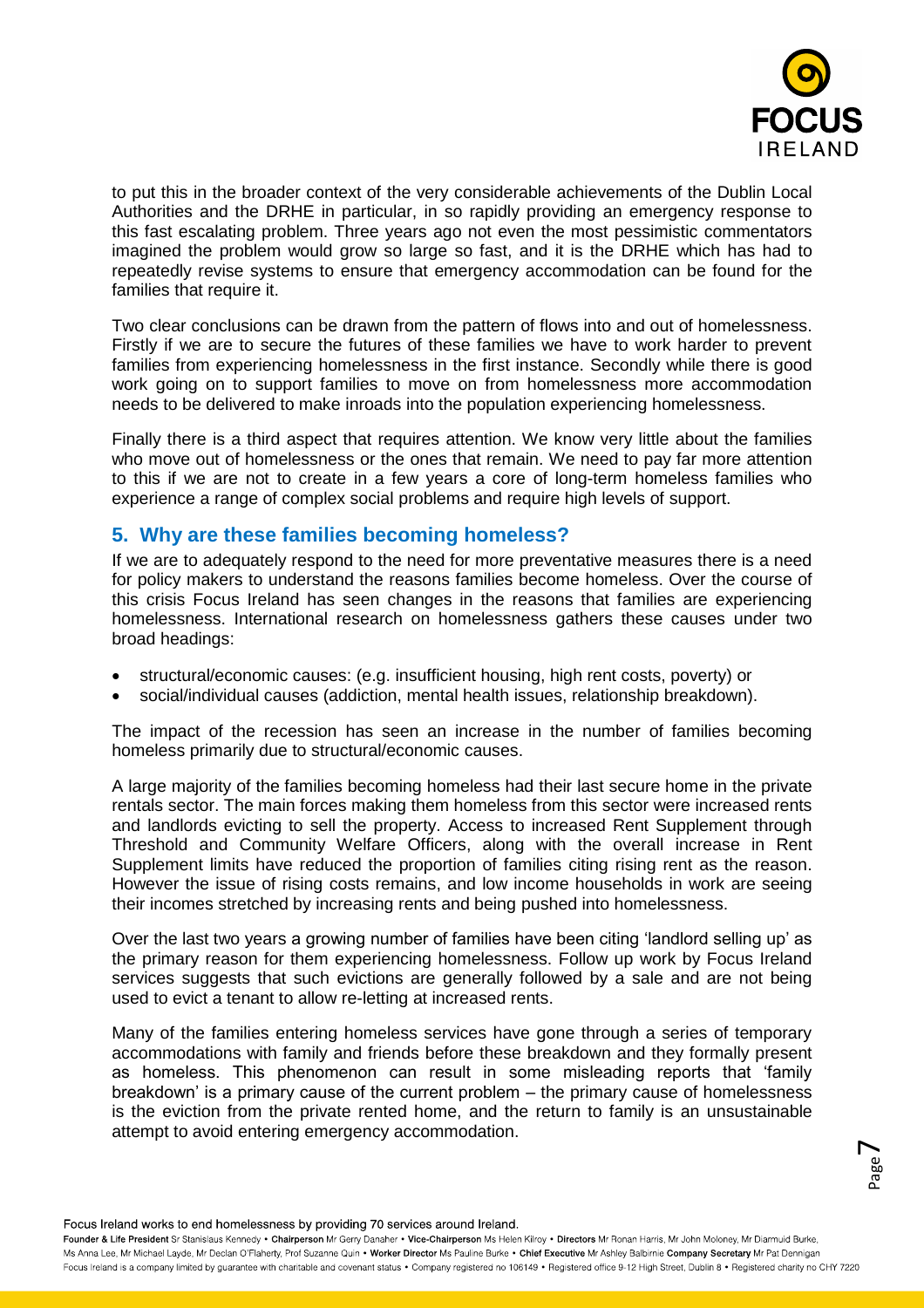

A proportion of the parents in families becoming homeless each month are under-25, and have not had an independent home before, though the proportion varies considerably over time. Domestic violence is also a factor cited as a cause of homelessness among a proportion of families.

## **6. What responses are in place and how are they working?**

A number of responses to this crisis have been put in place, or are committed to in Rebuilding Ireland.

It is useful to divide these measures into those designed to reduce the flow into homelessness (Prevention), to support people back into mainstream housing (exits from homelessness) and those designed to deal with the immediate crisis of homelessness (crisis measures).

#### **Prevention**

- **The Dublin Homelessness Prevention initiative:** The DRHE, working with a group of homeless organisations led by Threshold (and including Focus Ireland) established a homelessness prevention programme for families at risk of losing their homes. As of June 2016 2,401 household are reported to have been protected or diverted from homelessness through this initiative.
- **Extension of Homeless HAP:** Homeless HAP has now been extended to those who have been served with a notice to quit who would be eligible for the HAP. This has allowed a number of low income families who would not have been eligible for rent supplement and would likely have experienced homeless as accommodation would not be affordable.
- **Increases in rent supplement levels:** Increased rates of rent supplement and HAP came into effect on the  $1<sup>st</sup>$  July 2016. This will help to keep families in their homes so long as the rates are monitored to ensure that they keep pace with the market.

### **Supporting exits from homelessness**

- **Homeless Housing Assistance Payment (HHAP):** The HHAP has been given much greater discretion over the last months. As shown in table 5 above, this has seen significant move-on achieved into the private rental sector.
- **Ministerial Directive:** The ministerial directive assigning 50% of local authority allocations in Dublin, and 30% elsewhere, to the priority list saw a significant increase in the level of local authority and AHB housing provided to families experiencing homelessness. This directive was discontinued in Qtr. 1 2016 and as per table 5 the second has seen a drop off in the number of allocations to local authority housing.

### **Crisis Measures**

- **Contracted hotels:** The DRHE has moved to provide more secure and cost-effective emergency accommodation for families which are homeless by entering into longer term contracts with particular hotels. This has allowed case managers to base themselves in such hotels providing better support. DRHE has also pursued a policy of requiring these hotels to provide a progressively more comprehensive food service, which now includes breakfast and evening meals in a number of cases.
- **Dublin Accommodation Finders:** a number of voluntary organisations have seconded their own staff into a DRHE-led unit dedicated to securing housing in the private rented sector for homeless households, using HHAP. This service is available at Parkgate St to start support immediately on homeless assessment, and can also source homes for families that have received a Notice of Termination and so are at risk of homelessness.

Focus Ireland works to end homelessness by providing 70 services around Ireland.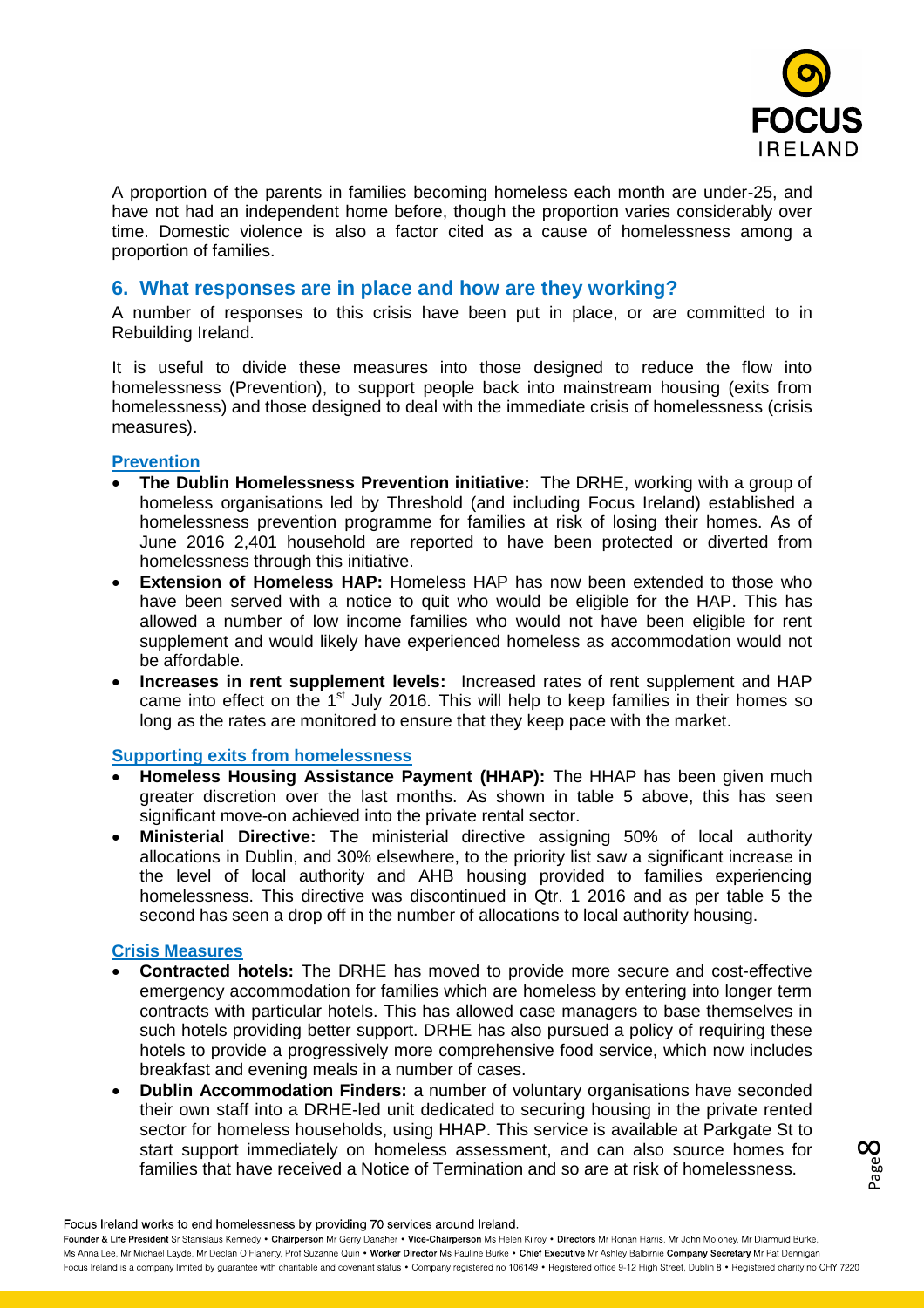

## **7. What else needs to be done?**

A complete solution to the family homelessness crisis will only be possible when there is an adequate supply of appropriate, secure and affordable housing. Measures to speed up the building of such housing, in the social, private rented and owner-occupier sectors are still needed. In particular, we support the Housing Finance Agencies proposals to increase the capacity of local authorities to build new social housing. We also argue that the rapid build housing currently planned would be better used as permanent homes for families. Focus Ireland has already publicly stated that the physical quality of rapid built housing available makes them suitable for permanent homes, with the right planning and supports. As discussed later, using these units as 'emergency accommodation' will create long-term problems.

But there is still much that needs to be done while the houses are being constructed.

### **Prevention of homelessness:**

- **Rent Certainty:** Despite many welcome initiatives to improve access to rent subsidies which reflect real rents, rising rents continues to be one of the main drivers of family homelessness. Focus Ireland believes that rental increases should be linked to an appropriate index. Looking to the future it is clear that the private rental market is going to play a significant role in our housing system with the state becoming more and more invested in its success and vulnerable to its failings through HAP and other schemes. One of the most effective ways of protecting people and the State, and establishing a predicable investment market for landlords, is to ensure that rent levels evolve without volatility.
- **Sale as a reason for eviction:** The second largest cause of family homelessness is eviction by a landlord who is selling up. Focus Ireland has argued for the removal of the provision under which buy-to-let landlords have right to evict the tenant in any property they wish to sell. This would not limit the right of the landlord to sell the property, but it would require the property to be sold with the tenant in situ – along the lines of 'tenant not affected' sales familiar in the commercial property sector.

We further believe that it is an urgent necessity to remove this 'right to evict to sell' for existing properties. It may not be possible to introduce such inclusive protections for all tenancies, but we believe it should be possible in the case of properties which were explicitly purchased on 'buy-to-let' mortgages. According to the Central Bank, there are almost 15,000 buy-to-let mortgages where the landlord is in arrears of more than two years. In the first six months of this year, over 600 of these buy-to-let properties were repossessed by the banks and then sold - almost always after the eviction of the household which was renting the house as their home. Families can find themselves evicted from these properties even though they are completely up to date with their rent and have years left to run on their tenancy agreement.

Many of these 'buy-to-let' properties attracted Section 23 tax reliefs and in these cases we believe that the case for retrospective legislation to protect tenants in the event of a sale is overwhelming.

 **Family mediation services.** Focus Ireland has proposed a pilot 'family mediation' service for the proportion of families where such support could make remaining with family a preferable option to entering emergency homeless services. While this would be a relatively small number of families, it would play a role in tackling the problem.

> Page თ

Focus Ireland works to end homelessness by providing 70 services around Ireland.